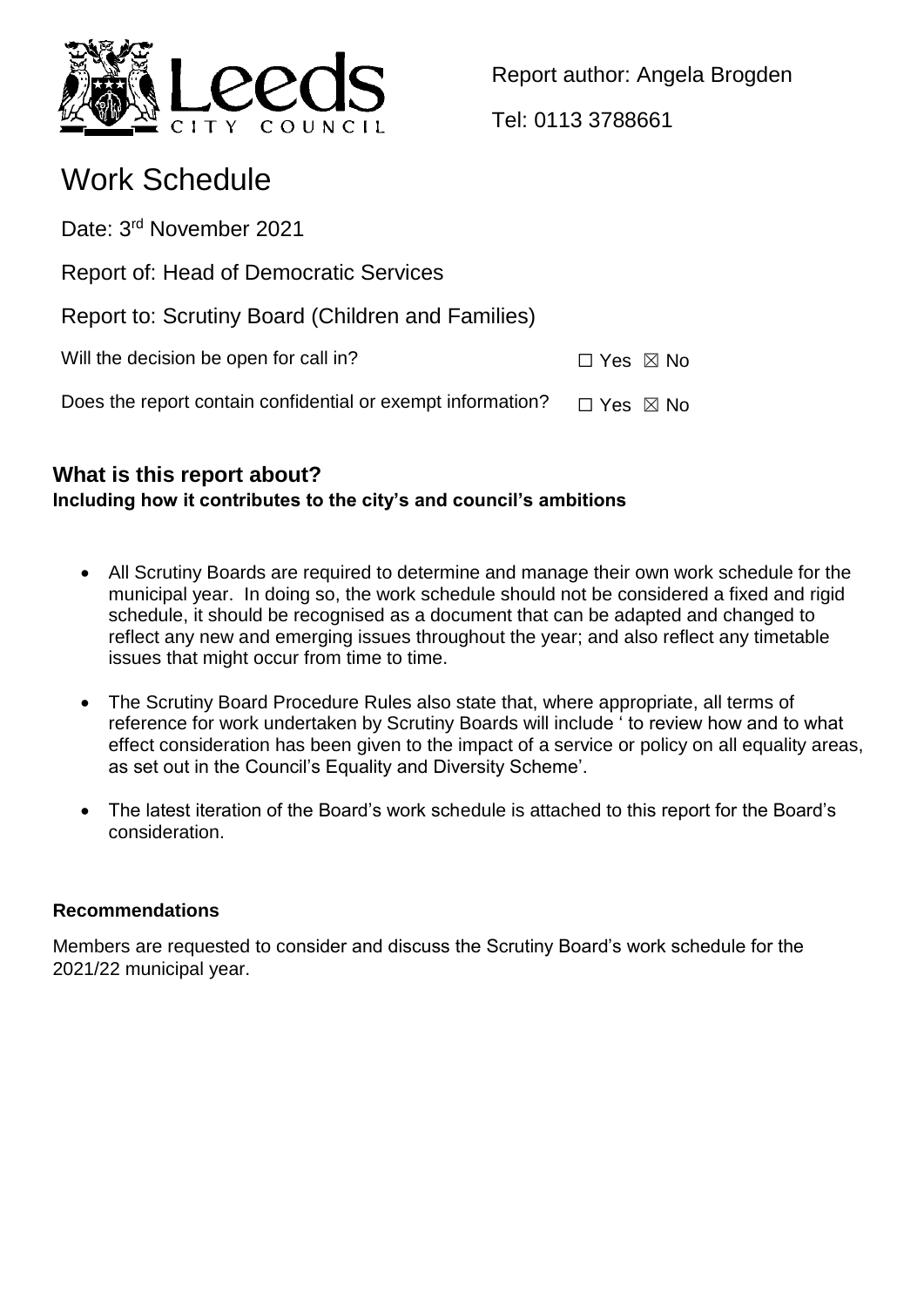#### **Why is the proposal being put forward?**

- 1. All Scrutiny Boards are required to determine and manage their own work schedule for the municipal year and therefore the latest iteration of the Board's work schedule for the remainder of the municipal year is attached as Appendix 1 for Members' consideration.
- 2. The latest Executive Board minutes from the meeting held on 20<sup>th</sup> October 2021 are also attached as Appendix 2. The Scrutiny Board is asked to consider and note the Executive Board minutes, insofar as they relate to the remit of the Scrutiny Board; and consider any matter where specific scrutiny activity may also be warranted.

#### Developing the work schedule

- 3. When considering any developments and/or modifications to the work schedule, effort should be undertaken to:
	- Avoid unnecessary duplication by having a full appreciation of any existing forums already having oversight of, or monitoring a particular issue.
	- Ensure any Scrutiny undertaken has clarity and focus of purpose and will add value and can be delivered within an agreed time frame.
	- Avoid pure "information items" except where that information is being received as part of a policy/scrutiny review.
	- Seek advice about available resources and relevant timings, taking into consideration the workload across the Scrutiny Boards and the type of Scrutiny taking place.
	- Build in sufficient flexibility to enable the consideration of urgent matters that may arise during the year.
- 4. In addition, in order to deliver the work schedule, the Board may need to take a flexible approach and undertake activities outside the formal schedule of meetings – such as working groups and site visits, where necessary and appropriate. This flexible approach may also require additional formal meetings of the Scrutiny Board.

#### Developments since the previous Scrutiny Board meeting

#### *Ofsted Focused Visit Improvement Plan*

5. During the Scrutiny Board's September and October meetings, the Director of Children and Families provided a written update surrounding the Improvement Plan linked to the recent Ofsted Focused Visit to the Leeds Children and Families Front Door Service in July 2021. The Scrutiny Board agreed to maintain a watching brief surrounding the implementation of the Improvement Plan and therefore the Director of Children and Families will be providing a further verbal update during today's meeting as part of this work schedule item.

#### **What impact will this proposal have?**

| Wards affected: All               |            |       |  |
|-----------------------------------|------------|-------|--|
| Have ward members been consulted? | $\Box$ Yes | ∵ INo |  |

6. All Scrutiny Boards are required to determine and manage their own work schedule for the municipal year.